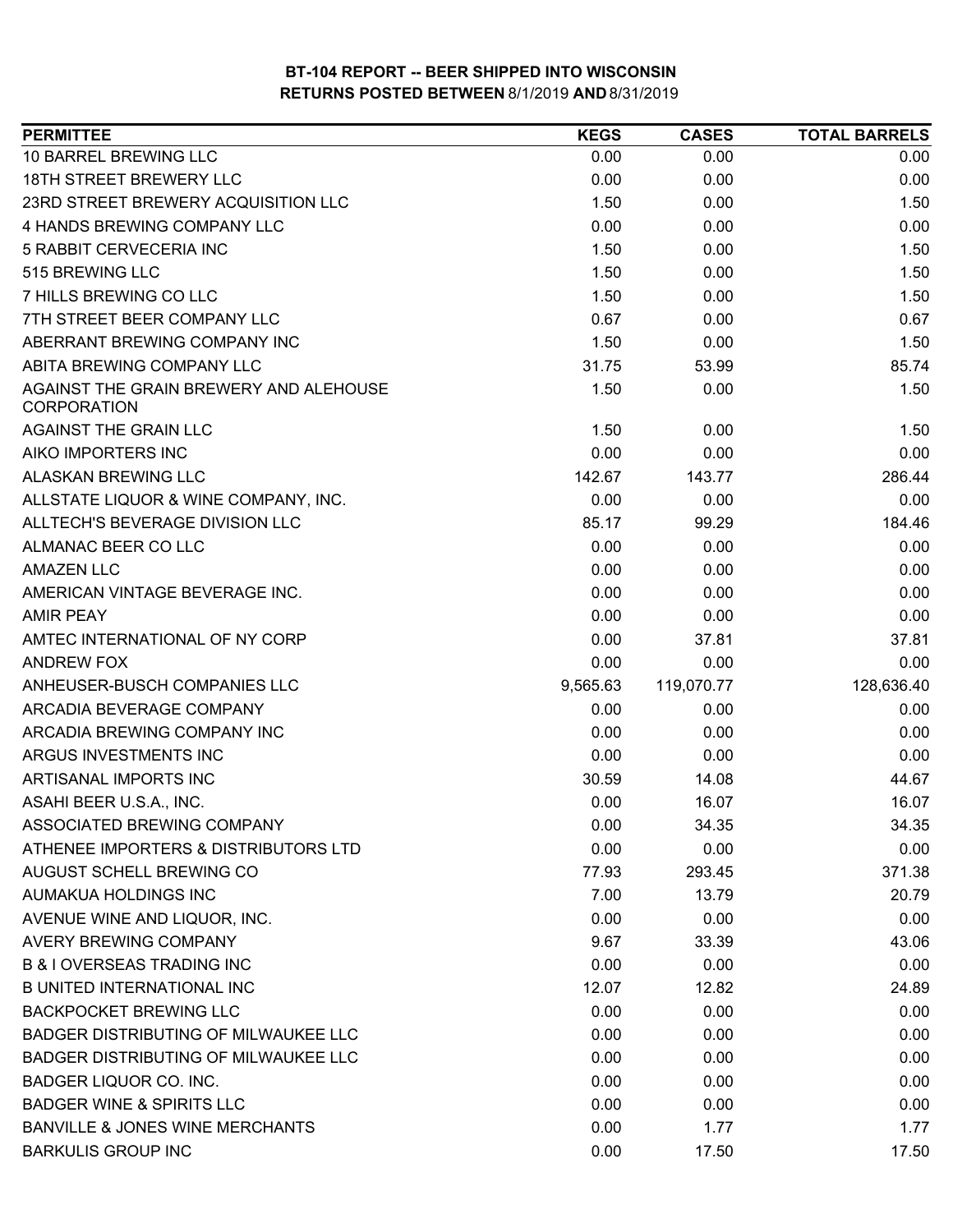| <b>PERMITTEE</b>                         | <b>KEGS</b> | <b>CASES</b> | <b>TOTAL BARRELS</b> |
|------------------------------------------|-------------|--------------|----------------------|
| <b>BARREL AND BEAM LLC</b>               | 0.00        | 0.00         | 0.00                 |
| <b>BBL INC</b>                           | 0.00        | 5.44         | 5.44                 |
| BEAR REPUBLIC BREWING COMPANY INC        | 0.00        | 0.00         | 0.00                 |
| BEECHWOOD DISTRIBUTORS, INC.             | 0.00        | 0.00         | 0.00                 |
| BEER CAPITOL DISTRIBUTING LLC            | 0.00        | 0.00         | 0.00                 |
| <b>BELLS BREWERY INC</b>                 | 392.25      | 785.31       | 1,177.56             |
| BENT PADDLE BREWING COMPANY              | 52.83       | 126.27       | 179.10               |
| BENT RIVER BREWERY LLC                   | 1.50        | 0.00         | 1.50                 |
| BERNICK'S PEPSI-COLA OF DRESSER, INC.    | 0.00        | 0.00         | 0.00                 |
| <b>BIG GROVE IOWA CITY LLC</b>           | 1.50        | 0.00         | 1.50                 |
| <b>BIG SKY BREWING CO</b>                | 16.00       | 22.50        | 38.50                |
| <b>BIGHEAD BREWING CO LLC</b>            | 1.50        | 0.00         | 1.50                 |
| BILL'S DISTRIBUTING, LTD.                | 0.00        | 0.00         | 0.00                 |
| <b>BINDING BRAUEREI USA INC</b>          | 30.69       | 222.30       | 252.99               |
| <b>BLACKROCKS BREWERY LLC</b>            | 6.00        | 22.00        | 28.00                |
| BLUE BLOOD BREWING COMPANY, INC          | 0.00        | 0.00         | 0.00                 |
| BLUE POINT BREWING COMPANY INC           | 0.00        | 0.00         | 0.00                 |
| <b>BLUME BRAUHAUS LLC</b>                | 0.25        | 0.00         | 0.25                 |
| <b>BOSTON BEER CORPORATION</b>           | 509.17      | 11,395.11    | 11,904.28            |
| <b>BOULDER BEER INC</b>                  | 21.50       | 17.58        | 39.08                |
| BRASS FOUNDRY BREWING CO.                | 0.00        | 0.00         | 0.00                 |
| BRAU BROTHERS BREWING COMPANY, LLC       | 7.33        | 0.00         | 7.33                 |
| BREAKTHRU BEVERAGE GROUP LLC             | 0.00        | 0.00         | 0.00                 |
| BREAKTHRU BEVERAGE GROUP LLC             | 0.00        | 0.00         | 0.00                 |
| BREAKTHRU BEVERAGE WISCONSIN NORTH LLC   | 0.00        | 0.00         | 0.00                 |
| <b>BRECKENRIDGE BREWERY LLC</b>          | 0.00        | 0.00         | 0.00                 |
| BREWDOG BREWING COMPANY LLC              | 37.33       | 80.33        | 117.66               |
| <b>BRIAN EWING</b>                       | 7.49        | 31.66        | 39.15                |
| <b>BRICKS &amp; IVY LLC</b>              | 1.50        | 0.00         | 1.50                 |
| <b>BRICKSTONE PRODUCTION BREWERY LLC</b> | 1.50        | 0.00         | 1.50                 |
| BROWN-FORMAN CORPORATION                 | 0.00        | 517.09       | 517.09               |
| <b>BRUGGE LLC</b>                        | 1.50        | 0.00         | 1.50                 |
| <b>BUFFALO CREEK BREWING LLC</b>         | 0.00        | 0.00         | 0.00                 |
| BYWAY BREWING COMPANY LLC                | 1.50        | 0.00         | 1.50                 |
| C.J.W., INC.                             | 0.00        | 0.00         | 0.00                 |
| CANAL STREET BREWING CO LLC              | 201.00      | 1,344.63     | 1,545.63             |
| CAPITOL-HUSTING COMPANY, INC.            | 0.00        | 0.00         | 0.00                 |
| CARRIAGE HOUSE IMPORTS, LTD.             | 0.00        | 101.54       | 101.54               |
| CASCADE BREWING COMPANY LLC              | 0.00        | 0.00         | 0.00                 |
| CAULFIELD'S RESTAURANT LTD               | 1.50        | 0.00         | 1.50                 |
| CENTRAL BEER IMPORT & EXPORT INC         | 0.00        | 0.00         | 0.00                 |
| <b>CHAD YAKOBSON</b>                     | 0.00        | 0.00         | 0.00                 |
| CHAS A BERNICK INC                       | 0.00        | 0.00         | 0.00                 |
| <b>CHASE HEALEY</b>                      | 0.00        | 0.00         | 0.00                 |
| <b>CHATHAM IMPORTS INC</b>               | 0.00        | 0.00         | 0.00                 |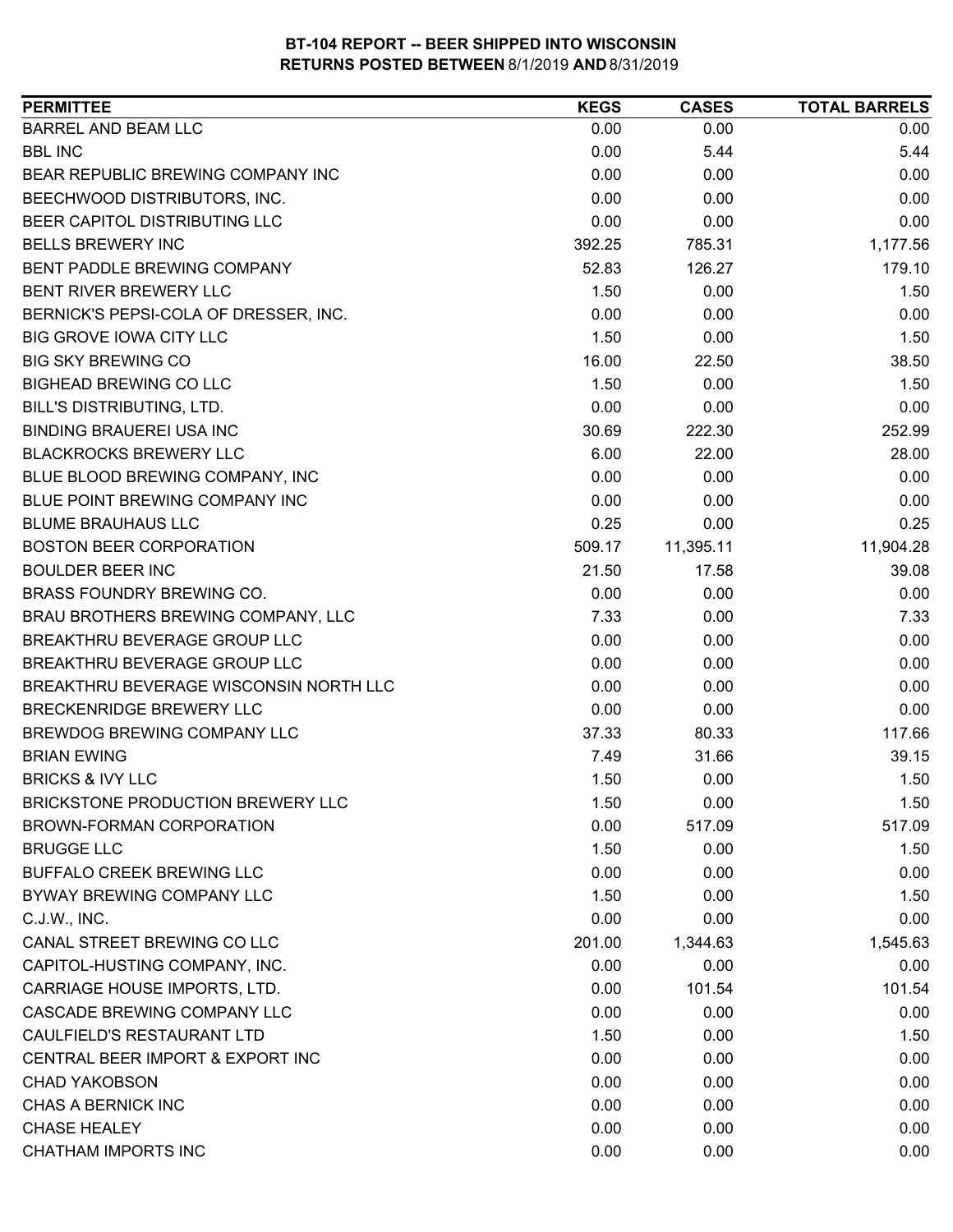| <b>PERMITTEE</b>                        | <b>KEGS</b> | <b>CASES</b> | <b>TOTAL BARRELS</b> |
|-----------------------------------------|-------------|--------------|----------------------|
| <b>CHRIS MICHNER</b>                    | 51.00       | 63.87        | 114.87               |
| <b>CHRISTIAN P SCHAEFER</b>             | 0.00        | 0.00         | 0.00                 |
| <b>CHRISTOPHER BETTS</b>                | 1.50        | 0.00         | 1.50                 |
| <b>CHRISTOPHER VERICH</b>               | 1.50        | 0.00         | 1.50                 |
| CITY BREWING COMPANY, LLC               | 0.00        | 0.00         | 0.00                 |
| <b>CLASSIC BREWING COMPANY</b>          | 0.00        | 0.00         | 0.00                 |
| COLD SPRING BREWING COMPANY             | 0.00        | 0.00         | 0.00                 |
| <b>COLLECTIVE ARTS USA LTD</b>          | 29.23       | 30.29        | 59.52                |
| CORONADO BREWING COMPANY INC            | 6.66        | 12.88        | 19.54                |
| <b>CRACOVIA BRANDS INC</b>              | 0.00        | 0.00         | 0.00                 |
| CRAFT BREW ALLIANCE INC                 | 0.00        | 0.00         | 0.00                 |
| <b>CRAFT REVOLUTION LLC</b>             | 10.00       | 31.65        | 41.65                |
| <b>CROOK &amp; MARKER LLC</b>           | 0.00        | 886.14       | 886.14               |
| <b>CROWN IMPORTS LLC</b>                | 0.00        | 15,288.18    | 15,288.18            |
| <b>CUSTOM CALIFORNIA CRAFT BEER LLC</b> | 0.00        | 0.00         | 0.00                 |
| D&V INTERNATIONAL INC                   | 20.13       | 16.39        | 36.52                |
| DANGEROUS MAN BREWING COMPANY LLC       | 0.00        | 0.00         | 0.00                 |
| <b>DANNY RAKOVIC</b>                    | 0.00        | 12.60        | 12.60                |
| DAPPER BREWING COMPANY LLC              | 0.00        | 0.00         | 0.00                 |
| DEAN DISTRIBUTING, INC.                 | 0.00        | 0.00         | 0.00                 |
| DEAN DISTRIBUTING, INC.                 | 0.00        | 0.00         | 0.00                 |
| DESCHUTES BREWERY INC                   | 161.15      | 207.53       | 368.68               |
| DESTIHL HOLDINGS LLC                    | 0.00        | 0.00         | 0.00                 |
| DETROIT RIVERTOWN BREWING LLC           | 0.00        | 0.00         | 0.00                 |
| DIAGEO BEER COMPANY USA                 | 618.15      | 3,784.12     | 4,402.27             |
| <b>DICENTRA INC</b>                     | 1.50        | 0.00         | 1.50                 |
| DISCOUNT LIQUOR, INC.                   | 0.00        | 0.00         | 0.00                 |
| DOANE DISTRIBUTING, INC.                | 0.00        | 0.00         | 0.00                 |
| DOGFISH HEAD CRAFT BREWERY LLC          | 5.17        | 49.86        | 55.03                |
| <b>DOYNA LTD</b>                        | 0.00        | 0.00         | 0.00                 |
| DRAGONMEAD LLC                          | 1.50        | 0.00         | 1.50                 |
| DREKKER BREWING COMPANY LLC             | 15.33       | 61.94        | 77.27                |
| <b>DUVEL MOORTGAT USA LTD</b>           | 37.59       | 117.41       | 155.00               |
| DYNAMITE BREWING LLC                    | 0.17        | 14.69        | 14.86                |
| E & J GALLO WINERY                      | 0.00        | 14.79        | 14.79                |
| <b>EASTERN LIQUORS USA INC</b>          | 0.00        | 0.00         | 0.00                 |
| EAUX DE VIE INC                         | 1.50        | 0.00         | 1.50                 |
| EINSTOK BEER COMPANY LP                 | 0.00        | 0.00         | 0.00                 |
| EL DORADO BEVERAGE CO                   | 0.00        | 0.00         | 0.00                 |
| ELYSIAN BREWING COMPANY INC             | 0.00        | 0.00         | 0.00                 |
| EPIC BREWING COMPANY LLC                | 0.00        | 0.00         | 0.00                 |
| EPIC BREWING COMPANY LLC                | 10.50       | 6.50         | 17.00                |
| <b>EQUILIBRIUM BREWERY LLC</b>          | 3.00        | 59.29        | 62.29                |
| ETON STREET BREWERY LLC                 | 1.50        | 0.00         | 1.50                 |
| <b>EXILE BREWING COMPANY</b>            | 1.50        | 0.00         | 1.50                 |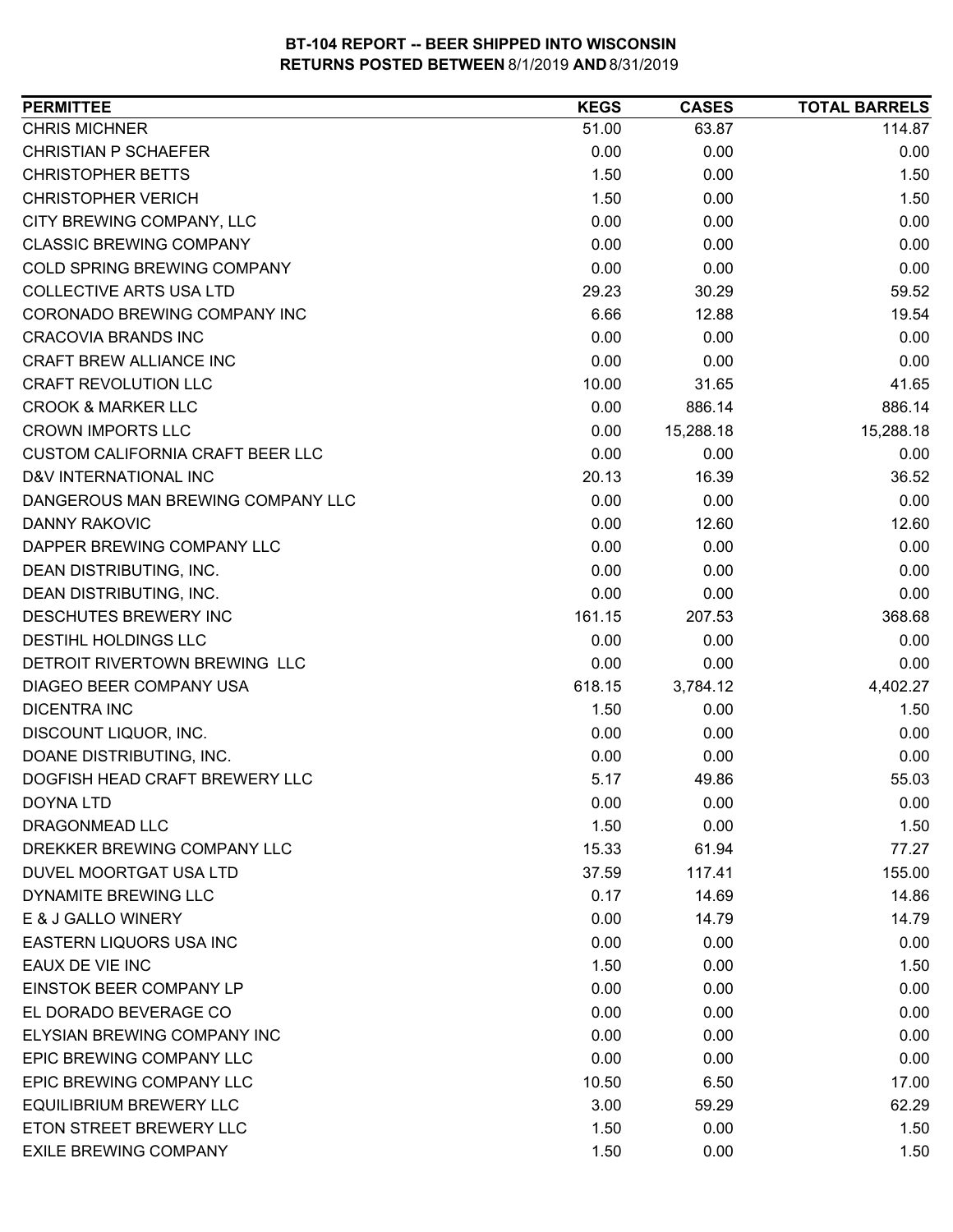| FABIANO BROTHERS - WISCONSIN LLC<br>0.00<br>0.00<br>0.00<br>FAIR STATE BREWING COOPERATIVE<br>137.62<br>77.99<br>59.63<br>FAT HEAD'S BREWING LP<br>1.50<br>0.00<br>1.50<br>FILLMORE 13 BREWERY LLC<br>1.50<br>0.00<br>1.50<br>5.16<br>FINNEGANS BREW CO LLC<br>2.33<br>7.49<br><b>FISH BREWING CO</b><br>0.00<br>0.00<br>0.00<br>FLANIGAN DISTRIBUTING OF DOOR COUNTY, INC.<br>0.00<br>0.00<br>0.00<br>FLYING DOG BREWERY LLLP<br>0.83<br>22.35<br>23.18<br>0.00<br>FOUR SEASONS BEER DISTRIBUTORS INC<br>0.00<br>0.00<br>FRANK BEER DISTRIBUTORS, INC.<br>0.00<br>0.00<br>0.00<br>FRANK BEER SOUTH LLC<br>0.00<br>0.00<br>0.00<br>FRANK LIQUOR COMPANY, INC.<br>92.94<br>0.00<br>92.94<br>FRANK LIQUORS OF LA CROSSE, INC.<br>0.00<br>0.00<br>0.00<br><b>FRED R KARM JR</b><br>0.00<br>0.00<br>0.00<br>FRONTERA 900 LLC<br>1.50<br>0.00<br>1.50<br><b>FRUGAL HEART LLC</b><br>1.50<br>0.00<br>1.50<br>0.00<br>0.00<br>FULTON STREET BREWERY LLC<br>0.00<br><b>G &amp; F DISTRIBUTING INC</b><br>0.00<br>0.00<br>0.00<br><b>G K SKAGGS INC</b><br>53.40<br>0.00<br>53.40<br>0.00<br>0.00<br><b>GARY'S CORPORATION OF OAK CREEK</b><br>0.00<br><b>GELOSO BEVERAGE GROUP LLC</b><br>0.00<br>0.00<br>0.00<br>GENERAL BEER DISTRIBUTORS CO.<br>0.00<br>0.00<br>0.00<br>GENERAL BEER DISTRIBUTORS CO. - MILWAUKEE<br>0.00<br>0.00<br>0.00<br>0.00<br>0.00<br><b>GENERAL BEER-NORTHEAST INC</b><br>0.00<br>0.00<br>0.00<br>GENERAL BEER-NORTHEAST INC<br>0.00<br>0.00<br>GENERAL BEER-NORTHWEST, INC.<br>0.00<br>0.00<br>0.00<br>0.00<br>GENERAL BEER-NORTHWEST, INC.<br>0.00<br>0.00<br>GENERAL BEER-NORTHWEST, INC.<br>0.00<br>0.00<br>0.00<br><b>GENERAL BEVERAGE SALES CO.</b><br>0.00<br>0.00<br><b>GENERAL BEVERAGE SALES CO. - OSHKOSH</b><br>0.00<br>0.00<br>0.00<br>0.00<br><b>GENERAL BEVERAGE SALES CO.-MILWAUKEE</b><br>0.00<br>0.00<br><b>GENERATIONS BREWING COMPANY LLC</b><br>13.33<br>16.36<br>29.69<br><b>GEORGE BOZIC JR</b><br>0.00<br>28.02<br>28.02<br><b>GLOBAL VILLAGE IMPORTS LLC</b><br>0.00<br>0.00<br>0.00<br>0.00<br><b>GLORIA R RAGSDALE</b><br>0.00<br>0.00<br><b>GMB PARTNERS LLC</b><br>51.67<br>146.76<br>198.43<br><b>GOOD OMEN BOTTLING LLC</b><br>0.00<br>0.00<br>0.00<br><b>GREAT CENTRAL BREWING LLC</b><br>0.00<br>0.00<br>0.00<br><b>GREEN BENCH BREWING CO LLC</b><br>0.00<br>0.00<br>0.00<br><b>GREENBUSH BREWING CO</b><br>1.50<br>0.00<br>1.50<br><b>GREGORY S HARDMAN</b><br>0.00<br>0.00<br>0.00<br>H C FOODS CO LTD<br>0.00<br>0.00<br>0.00<br>HAILSTORM BREWING CO LLC<br>1.50<br>0.00<br>1.50<br>HARPOON DISTRIBUTING COMPANY<br>4.34<br>18.66<br>23.00<br>HEAVY RIFF BREWING COMPANY LLC<br>1.50<br>0.00<br>1.50 | <b>PERMITTEE</b> | <b>KEGS</b> | <b>CASES</b> | <b>TOTAL BARRELS</b> |
|---------------------------------------------------------------------------------------------------------------------------------------------------------------------------------------------------------------------------------------------------------------------------------------------------------------------------------------------------------------------------------------------------------------------------------------------------------------------------------------------------------------------------------------------------------------------------------------------------------------------------------------------------------------------------------------------------------------------------------------------------------------------------------------------------------------------------------------------------------------------------------------------------------------------------------------------------------------------------------------------------------------------------------------------------------------------------------------------------------------------------------------------------------------------------------------------------------------------------------------------------------------------------------------------------------------------------------------------------------------------------------------------------------------------------------------------------------------------------------------------------------------------------------------------------------------------------------------------------------------------------------------------------------------------------------------------------------------------------------------------------------------------------------------------------------------------------------------------------------------------------------------------------------------------------------------------------------------------------------------------------------------------------------------------------------------------------------------------------------------------------------------------------------------------------------------------------------------------------------------------------------------------------------------------------------------------------------------------------------------------------------------------------------------------------------------------------------------------------------------------------------------------------------------------------------------------------------------------------------------------------------------------------------------|------------------|-------------|--------------|----------------------|
|                                                                                                                                                                                                                                                                                                                                                                                                                                                                                                                                                                                                                                                                                                                                                                                                                                                                                                                                                                                                                                                                                                                                                                                                                                                                                                                                                                                                                                                                                                                                                                                                                                                                                                                                                                                                                                                                                                                                                                                                                                                                                                                                                                                                                                                                                                                                                                                                                                                                                                                                                                                                                                                               |                  |             |              |                      |
|                                                                                                                                                                                                                                                                                                                                                                                                                                                                                                                                                                                                                                                                                                                                                                                                                                                                                                                                                                                                                                                                                                                                                                                                                                                                                                                                                                                                                                                                                                                                                                                                                                                                                                                                                                                                                                                                                                                                                                                                                                                                                                                                                                                                                                                                                                                                                                                                                                                                                                                                                                                                                                                               |                  |             |              |                      |
|                                                                                                                                                                                                                                                                                                                                                                                                                                                                                                                                                                                                                                                                                                                                                                                                                                                                                                                                                                                                                                                                                                                                                                                                                                                                                                                                                                                                                                                                                                                                                                                                                                                                                                                                                                                                                                                                                                                                                                                                                                                                                                                                                                                                                                                                                                                                                                                                                                                                                                                                                                                                                                                               |                  |             |              |                      |
|                                                                                                                                                                                                                                                                                                                                                                                                                                                                                                                                                                                                                                                                                                                                                                                                                                                                                                                                                                                                                                                                                                                                                                                                                                                                                                                                                                                                                                                                                                                                                                                                                                                                                                                                                                                                                                                                                                                                                                                                                                                                                                                                                                                                                                                                                                                                                                                                                                                                                                                                                                                                                                                               |                  |             |              |                      |
|                                                                                                                                                                                                                                                                                                                                                                                                                                                                                                                                                                                                                                                                                                                                                                                                                                                                                                                                                                                                                                                                                                                                                                                                                                                                                                                                                                                                                                                                                                                                                                                                                                                                                                                                                                                                                                                                                                                                                                                                                                                                                                                                                                                                                                                                                                                                                                                                                                                                                                                                                                                                                                                               |                  |             |              |                      |
|                                                                                                                                                                                                                                                                                                                                                                                                                                                                                                                                                                                                                                                                                                                                                                                                                                                                                                                                                                                                                                                                                                                                                                                                                                                                                                                                                                                                                                                                                                                                                                                                                                                                                                                                                                                                                                                                                                                                                                                                                                                                                                                                                                                                                                                                                                                                                                                                                                                                                                                                                                                                                                                               |                  |             |              |                      |
|                                                                                                                                                                                                                                                                                                                                                                                                                                                                                                                                                                                                                                                                                                                                                                                                                                                                                                                                                                                                                                                                                                                                                                                                                                                                                                                                                                                                                                                                                                                                                                                                                                                                                                                                                                                                                                                                                                                                                                                                                                                                                                                                                                                                                                                                                                                                                                                                                                                                                                                                                                                                                                                               |                  |             |              |                      |
|                                                                                                                                                                                                                                                                                                                                                                                                                                                                                                                                                                                                                                                                                                                                                                                                                                                                                                                                                                                                                                                                                                                                                                                                                                                                                                                                                                                                                                                                                                                                                                                                                                                                                                                                                                                                                                                                                                                                                                                                                                                                                                                                                                                                                                                                                                                                                                                                                                                                                                                                                                                                                                                               |                  |             |              |                      |
|                                                                                                                                                                                                                                                                                                                                                                                                                                                                                                                                                                                                                                                                                                                                                                                                                                                                                                                                                                                                                                                                                                                                                                                                                                                                                                                                                                                                                                                                                                                                                                                                                                                                                                                                                                                                                                                                                                                                                                                                                                                                                                                                                                                                                                                                                                                                                                                                                                                                                                                                                                                                                                                               |                  |             |              |                      |
|                                                                                                                                                                                                                                                                                                                                                                                                                                                                                                                                                                                                                                                                                                                                                                                                                                                                                                                                                                                                                                                                                                                                                                                                                                                                                                                                                                                                                                                                                                                                                                                                                                                                                                                                                                                                                                                                                                                                                                                                                                                                                                                                                                                                                                                                                                                                                                                                                                                                                                                                                                                                                                                               |                  |             |              |                      |
|                                                                                                                                                                                                                                                                                                                                                                                                                                                                                                                                                                                                                                                                                                                                                                                                                                                                                                                                                                                                                                                                                                                                                                                                                                                                                                                                                                                                                                                                                                                                                                                                                                                                                                                                                                                                                                                                                                                                                                                                                                                                                                                                                                                                                                                                                                                                                                                                                                                                                                                                                                                                                                                               |                  |             |              |                      |
|                                                                                                                                                                                                                                                                                                                                                                                                                                                                                                                                                                                                                                                                                                                                                                                                                                                                                                                                                                                                                                                                                                                                                                                                                                                                                                                                                                                                                                                                                                                                                                                                                                                                                                                                                                                                                                                                                                                                                                                                                                                                                                                                                                                                                                                                                                                                                                                                                                                                                                                                                                                                                                                               |                  |             |              |                      |
|                                                                                                                                                                                                                                                                                                                                                                                                                                                                                                                                                                                                                                                                                                                                                                                                                                                                                                                                                                                                                                                                                                                                                                                                                                                                                                                                                                                                                                                                                                                                                                                                                                                                                                                                                                                                                                                                                                                                                                                                                                                                                                                                                                                                                                                                                                                                                                                                                                                                                                                                                                                                                                                               |                  |             |              |                      |
|                                                                                                                                                                                                                                                                                                                                                                                                                                                                                                                                                                                                                                                                                                                                                                                                                                                                                                                                                                                                                                                                                                                                                                                                                                                                                                                                                                                                                                                                                                                                                                                                                                                                                                                                                                                                                                                                                                                                                                                                                                                                                                                                                                                                                                                                                                                                                                                                                                                                                                                                                                                                                                                               |                  |             |              |                      |
|                                                                                                                                                                                                                                                                                                                                                                                                                                                                                                                                                                                                                                                                                                                                                                                                                                                                                                                                                                                                                                                                                                                                                                                                                                                                                                                                                                                                                                                                                                                                                                                                                                                                                                                                                                                                                                                                                                                                                                                                                                                                                                                                                                                                                                                                                                                                                                                                                                                                                                                                                                                                                                                               |                  |             |              |                      |
|                                                                                                                                                                                                                                                                                                                                                                                                                                                                                                                                                                                                                                                                                                                                                                                                                                                                                                                                                                                                                                                                                                                                                                                                                                                                                                                                                                                                                                                                                                                                                                                                                                                                                                                                                                                                                                                                                                                                                                                                                                                                                                                                                                                                                                                                                                                                                                                                                                                                                                                                                                                                                                                               |                  |             |              |                      |
|                                                                                                                                                                                                                                                                                                                                                                                                                                                                                                                                                                                                                                                                                                                                                                                                                                                                                                                                                                                                                                                                                                                                                                                                                                                                                                                                                                                                                                                                                                                                                                                                                                                                                                                                                                                                                                                                                                                                                                                                                                                                                                                                                                                                                                                                                                                                                                                                                                                                                                                                                                                                                                                               |                  |             |              |                      |
|                                                                                                                                                                                                                                                                                                                                                                                                                                                                                                                                                                                                                                                                                                                                                                                                                                                                                                                                                                                                                                                                                                                                                                                                                                                                                                                                                                                                                                                                                                                                                                                                                                                                                                                                                                                                                                                                                                                                                                                                                                                                                                                                                                                                                                                                                                                                                                                                                                                                                                                                                                                                                                                               |                  |             |              |                      |
|                                                                                                                                                                                                                                                                                                                                                                                                                                                                                                                                                                                                                                                                                                                                                                                                                                                                                                                                                                                                                                                                                                                                                                                                                                                                                                                                                                                                                                                                                                                                                                                                                                                                                                                                                                                                                                                                                                                                                                                                                                                                                                                                                                                                                                                                                                                                                                                                                                                                                                                                                                                                                                                               |                  |             |              |                      |
|                                                                                                                                                                                                                                                                                                                                                                                                                                                                                                                                                                                                                                                                                                                                                                                                                                                                                                                                                                                                                                                                                                                                                                                                                                                                                                                                                                                                                                                                                                                                                                                                                                                                                                                                                                                                                                                                                                                                                                                                                                                                                                                                                                                                                                                                                                                                                                                                                                                                                                                                                                                                                                                               |                  |             |              |                      |
|                                                                                                                                                                                                                                                                                                                                                                                                                                                                                                                                                                                                                                                                                                                                                                                                                                                                                                                                                                                                                                                                                                                                                                                                                                                                                                                                                                                                                                                                                                                                                                                                                                                                                                                                                                                                                                                                                                                                                                                                                                                                                                                                                                                                                                                                                                                                                                                                                                                                                                                                                                                                                                                               |                  |             |              |                      |
|                                                                                                                                                                                                                                                                                                                                                                                                                                                                                                                                                                                                                                                                                                                                                                                                                                                                                                                                                                                                                                                                                                                                                                                                                                                                                                                                                                                                                                                                                                                                                                                                                                                                                                                                                                                                                                                                                                                                                                                                                                                                                                                                                                                                                                                                                                                                                                                                                                                                                                                                                                                                                                                               |                  |             |              |                      |
|                                                                                                                                                                                                                                                                                                                                                                                                                                                                                                                                                                                                                                                                                                                                                                                                                                                                                                                                                                                                                                                                                                                                                                                                                                                                                                                                                                                                                                                                                                                                                                                                                                                                                                                                                                                                                                                                                                                                                                                                                                                                                                                                                                                                                                                                                                                                                                                                                                                                                                                                                                                                                                                               |                  |             |              |                      |
|                                                                                                                                                                                                                                                                                                                                                                                                                                                                                                                                                                                                                                                                                                                                                                                                                                                                                                                                                                                                                                                                                                                                                                                                                                                                                                                                                                                                                                                                                                                                                                                                                                                                                                                                                                                                                                                                                                                                                                                                                                                                                                                                                                                                                                                                                                                                                                                                                                                                                                                                                                                                                                                               |                  |             |              |                      |
|                                                                                                                                                                                                                                                                                                                                                                                                                                                                                                                                                                                                                                                                                                                                                                                                                                                                                                                                                                                                                                                                                                                                                                                                                                                                                                                                                                                                                                                                                                                                                                                                                                                                                                                                                                                                                                                                                                                                                                                                                                                                                                                                                                                                                                                                                                                                                                                                                                                                                                                                                                                                                                                               |                  |             |              |                      |
|                                                                                                                                                                                                                                                                                                                                                                                                                                                                                                                                                                                                                                                                                                                                                                                                                                                                                                                                                                                                                                                                                                                                                                                                                                                                                                                                                                                                                                                                                                                                                                                                                                                                                                                                                                                                                                                                                                                                                                                                                                                                                                                                                                                                                                                                                                                                                                                                                                                                                                                                                                                                                                                               |                  |             |              |                      |
|                                                                                                                                                                                                                                                                                                                                                                                                                                                                                                                                                                                                                                                                                                                                                                                                                                                                                                                                                                                                                                                                                                                                                                                                                                                                                                                                                                                                                                                                                                                                                                                                                                                                                                                                                                                                                                                                                                                                                                                                                                                                                                                                                                                                                                                                                                                                                                                                                                                                                                                                                                                                                                                               |                  |             |              |                      |
|                                                                                                                                                                                                                                                                                                                                                                                                                                                                                                                                                                                                                                                                                                                                                                                                                                                                                                                                                                                                                                                                                                                                                                                                                                                                                                                                                                                                                                                                                                                                                                                                                                                                                                                                                                                                                                                                                                                                                                                                                                                                                                                                                                                                                                                                                                                                                                                                                                                                                                                                                                                                                                                               |                  |             |              |                      |
|                                                                                                                                                                                                                                                                                                                                                                                                                                                                                                                                                                                                                                                                                                                                                                                                                                                                                                                                                                                                                                                                                                                                                                                                                                                                                                                                                                                                                                                                                                                                                                                                                                                                                                                                                                                                                                                                                                                                                                                                                                                                                                                                                                                                                                                                                                                                                                                                                                                                                                                                                                                                                                                               |                  |             |              |                      |
|                                                                                                                                                                                                                                                                                                                                                                                                                                                                                                                                                                                                                                                                                                                                                                                                                                                                                                                                                                                                                                                                                                                                                                                                                                                                                                                                                                                                                                                                                                                                                                                                                                                                                                                                                                                                                                                                                                                                                                                                                                                                                                                                                                                                                                                                                                                                                                                                                                                                                                                                                                                                                                                               |                  |             |              |                      |
|                                                                                                                                                                                                                                                                                                                                                                                                                                                                                                                                                                                                                                                                                                                                                                                                                                                                                                                                                                                                                                                                                                                                                                                                                                                                                                                                                                                                                                                                                                                                                                                                                                                                                                                                                                                                                                                                                                                                                                                                                                                                                                                                                                                                                                                                                                                                                                                                                                                                                                                                                                                                                                                               |                  |             |              |                      |
|                                                                                                                                                                                                                                                                                                                                                                                                                                                                                                                                                                                                                                                                                                                                                                                                                                                                                                                                                                                                                                                                                                                                                                                                                                                                                                                                                                                                                                                                                                                                                                                                                                                                                                                                                                                                                                                                                                                                                                                                                                                                                                                                                                                                                                                                                                                                                                                                                                                                                                                                                                                                                                                               |                  |             |              |                      |
|                                                                                                                                                                                                                                                                                                                                                                                                                                                                                                                                                                                                                                                                                                                                                                                                                                                                                                                                                                                                                                                                                                                                                                                                                                                                                                                                                                                                                                                                                                                                                                                                                                                                                                                                                                                                                                                                                                                                                                                                                                                                                                                                                                                                                                                                                                                                                                                                                                                                                                                                                                                                                                                               |                  |             |              |                      |
|                                                                                                                                                                                                                                                                                                                                                                                                                                                                                                                                                                                                                                                                                                                                                                                                                                                                                                                                                                                                                                                                                                                                                                                                                                                                                                                                                                                                                                                                                                                                                                                                                                                                                                                                                                                                                                                                                                                                                                                                                                                                                                                                                                                                                                                                                                                                                                                                                                                                                                                                                                                                                                                               |                  |             |              |                      |
|                                                                                                                                                                                                                                                                                                                                                                                                                                                                                                                                                                                                                                                                                                                                                                                                                                                                                                                                                                                                                                                                                                                                                                                                                                                                                                                                                                                                                                                                                                                                                                                                                                                                                                                                                                                                                                                                                                                                                                                                                                                                                                                                                                                                                                                                                                                                                                                                                                                                                                                                                                                                                                                               |                  |             |              |                      |
|                                                                                                                                                                                                                                                                                                                                                                                                                                                                                                                                                                                                                                                                                                                                                                                                                                                                                                                                                                                                                                                                                                                                                                                                                                                                                                                                                                                                                                                                                                                                                                                                                                                                                                                                                                                                                                                                                                                                                                                                                                                                                                                                                                                                                                                                                                                                                                                                                                                                                                                                                                                                                                                               |                  |             |              |                      |
|                                                                                                                                                                                                                                                                                                                                                                                                                                                                                                                                                                                                                                                                                                                                                                                                                                                                                                                                                                                                                                                                                                                                                                                                                                                                                                                                                                                                                                                                                                                                                                                                                                                                                                                                                                                                                                                                                                                                                                                                                                                                                                                                                                                                                                                                                                                                                                                                                                                                                                                                                                                                                                                               |                  |             |              |                      |
|                                                                                                                                                                                                                                                                                                                                                                                                                                                                                                                                                                                                                                                                                                                                                                                                                                                                                                                                                                                                                                                                                                                                                                                                                                                                                                                                                                                                                                                                                                                                                                                                                                                                                                                                                                                                                                                                                                                                                                                                                                                                                                                                                                                                                                                                                                                                                                                                                                                                                                                                                                                                                                                               |                  |             |              |                      |
|                                                                                                                                                                                                                                                                                                                                                                                                                                                                                                                                                                                                                                                                                                                                                                                                                                                                                                                                                                                                                                                                                                                                                                                                                                                                                                                                                                                                                                                                                                                                                                                                                                                                                                                                                                                                                                                                                                                                                                                                                                                                                                                                                                                                                                                                                                                                                                                                                                                                                                                                                                                                                                                               |                  |             |              |                      |
|                                                                                                                                                                                                                                                                                                                                                                                                                                                                                                                                                                                                                                                                                                                                                                                                                                                                                                                                                                                                                                                                                                                                                                                                                                                                                                                                                                                                                                                                                                                                                                                                                                                                                                                                                                                                                                                                                                                                                                                                                                                                                                                                                                                                                                                                                                                                                                                                                                                                                                                                                                                                                                                               |                  |             |              |                      |
|                                                                                                                                                                                                                                                                                                                                                                                                                                                                                                                                                                                                                                                                                                                                                                                                                                                                                                                                                                                                                                                                                                                                                                                                                                                                                                                                                                                                                                                                                                                                                                                                                                                                                                                                                                                                                                                                                                                                                                                                                                                                                                                                                                                                                                                                                                                                                                                                                                                                                                                                                                                                                                                               |                  |             |              |                      |
|                                                                                                                                                                                                                                                                                                                                                                                                                                                                                                                                                                                                                                                                                                                                                                                                                                                                                                                                                                                                                                                                                                                                                                                                                                                                                                                                                                                                                                                                                                                                                                                                                                                                                                                                                                                                                                                                                                                                                                                                                                                                                                                                                                                                                                                                                                                                                                                                                                                                                                                                                                                                                                                               |                  |             |              |                      |
|                                                                                                                                                                                                                                                                                                                                                                                                                                                                                                                                                                                                                                                                                                                                                                                                                                                                                                                                                                                                                                                                                                                                                                                                                                                                                                                                                                                                                                                                                                                                                                                                                                                                                                                                                                                                                                                                                                                                                                                                                                                                                                                                                                                                                                                                                                                                                                                                                                                                                                                                                                                                                                                               |                  |             |              |                      |
|                                                                                                                                                                                                                                                                                                                                                                                                                                                                                                                                                                                                                                                                                                                                                                                                                                                                                                                                                                                                                                                                                                                                                                                                                                                                                                                                                                                                                                                                                                                                                                                                                                                                                                                                                                                                                                                                                                                                                                                                                                                                                                                                                                                                                                                                                                                                                                                                                                                                                                                                                                                                                                                               |                  |             |              |                      |
|                                                                                                                                                                                                                                                                                                                                                                                                                                                                                                                                                                                                                                                                                                                                                                                                                                                                                                                                                                                                                                                                                                                                                                                                                                                                                                                                                                                                                                                                                                                                                                                                                                                                                                                                                                                                                                                                                                                                                                                                                                                                                                                                                                                                                                                                                                                                                                                                                                                                                                                                                                                                                                                               |                  |             |              |                      |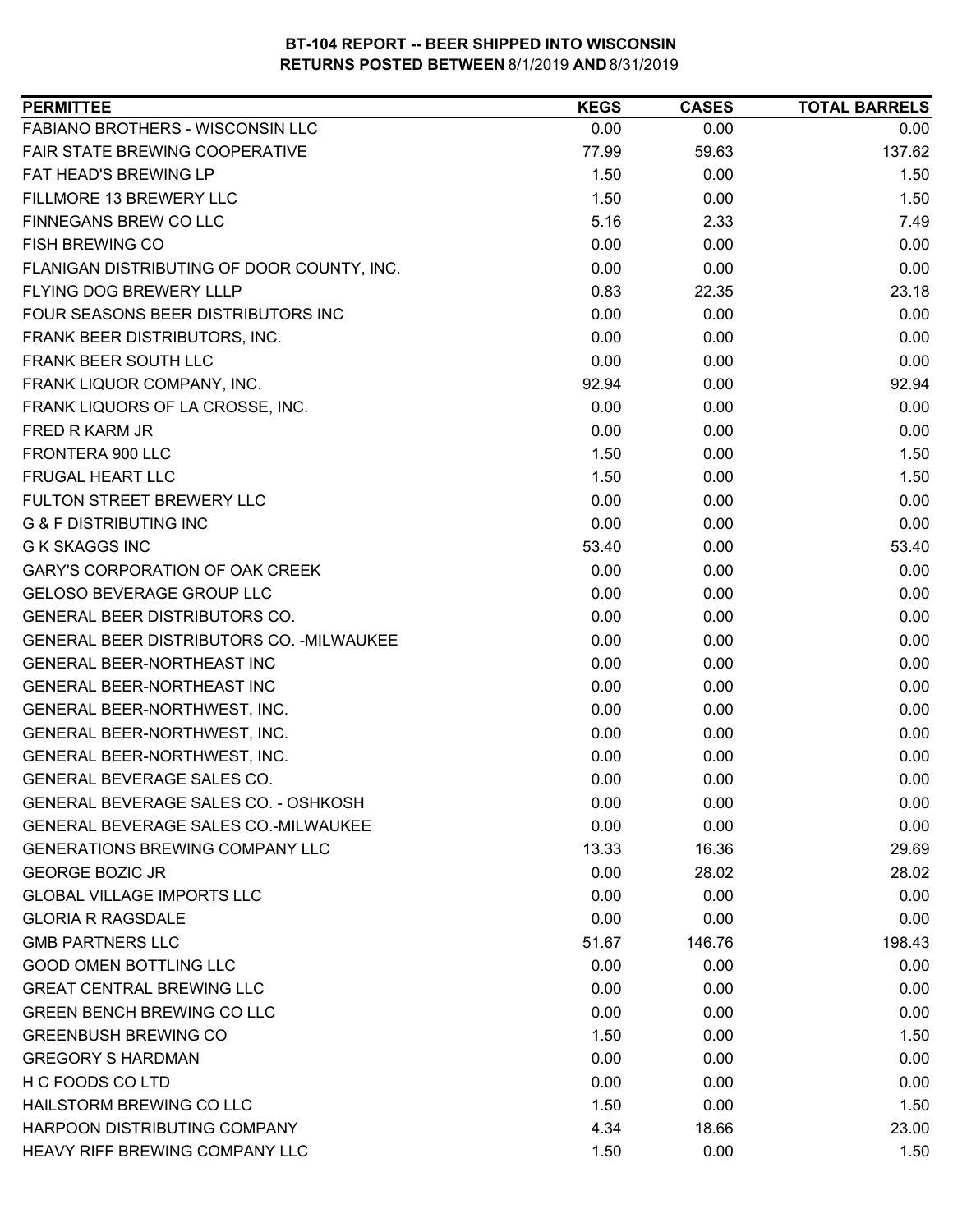| HEINEKEN USA INCORPORATED<br>183.75<br>4,026.87<br>4,210.62<br>HENDRICKS BEVERAGE, INC.<br>0.00<br>0.00<br>0.00<br>HIGH COUNTRY BREWERY INC<br>0.00<br>0.00<br>0.00<br>12.12<br>142.52<br>HOFBRAUHAUS OF AMERICA, LLC<br>130.40<br>0.00<br>37.78<br><b>HOME BREW MART INC</b><br>37.78<br>HOP BUTCHER FOR THE WORLD LLC<br>0.00<br>0.00<br>0.00<br><b>ILLUMINATED BREW WORKS LLC</b><br>1.50<br>1.50<br>0.00<br><b>ILLYRIAN IMPORT INC</b><br>0.00<br>0.00<br>0.00<br><b>INDEED BREWING COMPANY LLC</b><br>52.32<br>146.54<br>94.22<br>INDIAN PEAKS BREWING COMPANY<br>174.10<br>74.16<br>99.94<br><b>INTERNATIONAL DISTILLERS &amp; VINTERS LTD</b><br>0.00<br>6.60<br>6.60<br><b>INTERTRADE USA COMPANY</b><br>0.00<br>0.00<br>0.00<br><b>IOWA BREWING COMPANY LLC</b><br>1.50<br>0.00<br>1.50<br><b>IRENE WAGNER</b><br>$-3.33$<br>$-2.56$<br>$-0.77$<br><b>IRON HORSE BEVERAGE LLC</b><br>0.00<br>0.00<br>0.00<br>1.87<br>0.00<br>1.87<br><b>ISLAND CITY BREWING COMPANY LLC</b><br>0.00<br><b>JAW PROPERTIES LLC</b><br>0.00<br>0.00<br>12.16<br><b>JDZ INC</b><br>6.67<br>5.49<br><b>JKM VENTURES LLC</b><br>1.50<br>1.50<br>0.00<br>0.00<br><b>JOHN J COLLETTI</b><br>0.00<br>0.00<br>JOHNSON BROTHERS OF WISCONSIN INC<br>0.00<br>0.00<br>0.00<br>362.55<br><b>JOSHUA DETH</b><br>86.83<br>275.72<br>KAY BEER DISTRIBUTING, INC.<br>0.00<br>0.00<br>0.00<br>KEWEENAW BREWING CO LLC<br>93.18<br>48.25<br>44.93<br>KOJIMA & INTERNATIONAL ASSOCIATES INC<br>0.00<br>0.00<br>0.00<br>KREBS BREWING CO., INC.<br>3.30<br>13.30<br>16.60<br><b>KROMBACHER USA LLC</b><br>0.00<br>0.00<br>0.00<br>KROS STRAIN BREWING COMPANY LLC<br>1.50<br>0.00<br>1.50<br>1.50<br>1.50<br>KUTZKY MARKET LLC<br>0.00<br>KYSELA PERE ET FILS LTD<br>0.00<br>0.00<br>0.00<br>0.00<br>LA CROSSE BEVERAGE LLC<br>0.00<br>0.00<br>LABATT USA OPERATING CO LLC<br>8.00<br>1,590.43<br>1,598.43<br><b>LAGUNITAS BREWING CO</b><br>182.75<br>583.28<br>766.03<br>LAKE MONSTER BREWING CO<br>1.50<br>0.00<br>1.50<br>LAKE SUPERIOR BREWING CO LLC<br>46.16<br>103.33<br>57.17<br>LARRY'S DISTRIBUTING CO., INC.<br>0.00<br>0.00<br>0.00<br>LEE BEVERAGE OF WISCONSIN LLC<br>0.00<br>0.00<br>0.00<br>LEE BEVERAGE OF WISCONSIN LLC<br>0.00<br>0.00<br>0.00<br>LEE BEVERAGE OF WISCONSIN LLC<br>0.00<br>0.00<br>0.00<br>LEFT COAST BREWING CO<br>0.00<br>0.00<br>0.00<br>LENA BEVERAGE COMPANY<br>0.67<br>0.67<br>0.00<br>LIFT BRIDGE BREWING TECHNOLOGIES LLC<br>169.84<br>143.03<br>312.87<br>LISTERMANN MFG CO. INC.<br>1.50<br>0.00<br>1.50<br>LO REZ BREWING LLC<br>1.50<br>0.00<br>1.50<br>LOGBOAT BREWING COMPANY LLC<br>1.50<br>0.00<br>1.50 | <b>PERMITTEE</b> | <b>KEGS</b> | <b>CASES</b> | <b>TOTAL BARRELS</b> |
|--------------------------------------------------------------------------------------------------------------------------------------------------------------------------------------------------------------------------------------------------------------------------------------------------------------------------------------------------------------------------------------------------------------------------------------------------------------------------------------------------------------------------------------------------------------------------------------------------------------------------------------------------------------------------------------------------------------------------------------------------------------------------------------------------------------------------------------------------------------------------------------------------------------------------------------------------------------------------------------------------------------------------------------------------------------------------------------------------------------------------------------------------------------------------------------------------------------------------------------------------------------------------------------------------------------------------------------------------------------------------------------------------------------------------------------------------------------------------------------------------------------------------------------------------------------------------------------------------------------------------------------------------------------------------------------------------------------------------------------------------------------------------------------------------------------------------------------------------------------------------------------------------------------------------------------------------------------------------------------------------------------------------------------------------------------------------------------------------------------------------------------------------------------------------------------------------------------------------------------------------------------------------------------------------------------------------------------------------------------------------------------------------------------------------------------------------------------------------------------------------------------------------------------------------------------------------------------------------------------------------------|------------------|-------------|--------------|----------------------|
|                                                                                                                                                                                                                                                                                                                                                                                                                                                                                                                                                                                                                                                                                                                                                                                                                                                                                                                                                                                                                                                                                                                                                                                                                                                                                                                                                                                                                                                                                                                                                                                                                                                                                                                                                                                                                                                                                                                                                                                                                                                                                                                                                                                                                                                                                                                                                                                                                                                                                                                                                                                                                                |                  |             |              |                      |
|                                                                                                                                                                                                                                                                                                                                                                                                                                                                                                                                                                                                                                                                                                                                                                                                                                                                                                                                                                                                                                                                                                                                                                                                                                                                                                                                                                                                                                                                                                                                                                                                                                                                                                                                                                                                                                                                                                                                                                                                                                                                                                                                                                                                                                                                                                                                                                                                                                                                                                                                                                                                                                |                  |             |              |                      |
|                                                                                                                                                                                                                                                                                                                                                                                                                                                                                                                                                                                                                                                                                                                                                                                                                                                                                                                                                                                                                                                                                                                                                                                                                                                                                                                                                                                                                                                                                                                                                                                                                                                                                                                                                                                                                                                                                                                                                                                                                                                                                                                                                                                                                                                                                                                                                                                                                                                                                                                                                                                                                                |                  |             |              |                      |
|                                                                                                                                                                                                                                                                                                                                                                                                                                                                                                                                                                                                                                                                                                                                                                                                                                                                                                                                                                                                                                                                                                                                                                                                                                                                                                                                                                                                                                                                                                                                                                                                                                                                                                                                                                                                                                                                                                                                                                                                                                                                                                                                                                                                                                                                                                                                                                                                                                                                                                                                                                                                                                |                  |             |              |                      |
|                                                                                                                                                                                                                                                                                                                                                                                                                                                                                                                                                                                                                                                                                                                                                                                                                                                                                                                                                                                                                                                                                                                                                                                                                                                                                                                                                                                                                                                                                                                                                                                                                                                                                                                                                                                                                                                                                                                                                                                                                                                                                                                                                                                                                                                                                                                                                                                                                                                                                                                                                                                                                                |                  |             |              |                      |
|                                                                                                                                                                                                                                                                                                                                                                                                                                                                                                                                                                                                                                                                                                                                                                                                                                                                                                                                                                                                                                                                                                                                                                                                                                                                                                                                                                                                                                                                                                                                                                                                                                                                                                                                                                                                                                                                                                                                                                                                                                                                                                                                                                                                                                                                                                                                                                                                                                                                                                                                                                                                                                |                  |             |              |                      |
|                                                                                                                                                                                                                                                                                                                                                                                                                                                                                                                                                                                                                                                                                                                                                                                                                                                                                                                                                                                                                                                                                                                                                                                                                                                                                                                                                                                                                                                                                                                                                                                                                                                                                                                                                                                                                                                                                                                                                                                                                                                                                                                                                                                                                                                                                                                                                                                                                                                                                                                                                                                                                                |                  |             |              |                      |
|                                                                                                                                                                                                                                                                                                                                                                                                                                                                                                                                                                                                                                                                                                                                                                                                                                                                                                                                                                                                                                                                                                                                                                                                                                                                                                                                                                                                                                                                                                                                                                                                                                                                                                                                                                                                                                                                                                                                                                                                                                                                                                                                                                                                                                                                                                                                                                                                                                                                                                                                                                                                                                |                  |             |              |                      |
|                                                                                                                                                                                                                                                                                                                                                                                                                                                                                                                                                                                                                                                                                                                                                                                                                                                                                                                                                                                                                                                                                                                                                                                                                                                                                                                                                                                                                                                                                                                                                                                                                                                                                                                                                                                                                                                                                                                                                                                                                                                                                                                                                                                                                                                                                                                                                                                                                                                                                                                                                                                                                                |                  |             |              |                      |
|                                                                                                                                                                                                                                                                                                                                                                                                                                                                                                                                                                                                                                                                                                                                                                                                                                                                                                                                                                                                                                                                                                                                                                                                                                                                                                                                                                                                                                                                                                                                                                                                                                                                                                                                                                                                                                                                                                                                                                                                                                                                                                                                                                                                                                                                                                                                                                                                                                                                                                                                                                                                                                |                  |             |              |                      |
|                                                                                                                                                                                                                                                                                                                                                                                                                                                                                                                                                                                                                                                                                                                                                                                                                                                                                                                                                                                                                                                                                                                                                                                                                                                                                                                                                                                                                                                                                                                                                                                                                                                                                                                                                                                                                                                                                                                                                                                                                                                                                                                                                                                                                                                                                                                                                                                                                                                                                                                                                                                                                                |                  |             |              |                      |
|                                                                                                                                                                                                                                                                                                                                                                                                                                                                                                                                                                                                                                                                                                                                                                                                                                                                                                                                                                                                                                                                                                                                                                                                                                                                                                                                                                                                                                                                                                                                                                                                                                                                                                                                                                                                                                                                                                                                                                                                                                                                                                                                                                                                                                                                                                                                                                                                                                                                                                                                                                                                                                |                  |             |              |                      |
|                                                                                                                                                                                                                                                                                                                                                                                                                                                                                                                                                                                                                                                                                                                                                                                                                                                                                                                                                                                                                                                                                                                                                                                                                                                                                                                                                                                                                                                                                                                                                                                                                                                                                                                                                                                                                                                                                                                                                                                                                                                                                                                                                                                                                                                                                                                                                                                                                                                                                                                                                                                                                                |                  |             |              |                      |
|                                                                                                                                                                                                                                                                                                                                                                                                                                                                                                                                                                                                                                                                                                                                                                                                                                                                                                                                                                                                                                                                                                                                                                                                                                                                                                                                                                                                                                                                                                                                                                                                                                                                                                                                                                                                                                                                                                                                                                                                                                                                                                                                                                                                                                                                                                                                                                                                                                                                                                                                                                                                                                |                  |             |              |                      |
|                                                                                                                                                                                                                                                                                                                                                                                                                                                                                                                                                                                                                                                                                                                                                                                                                                                                                                                                                                                                                                                                                                                                                                                                                                                                                                                                                                                                                                                                                                                                                                                                                                                                                                                                                                                                                                                                                                                                                                                                                                                                                                                                                                                                                                                                                                                                                                                                                                                                                                                                                                                                                                |                  |             |              |                      |
|                                                                                                                                                                                                                                                                                                                                                                                                                                                                                                                                                                                                                                                                                                                                                                                                                                                                                                                                                                                                                                                                                                                                                                                                                                                                                                                                                                                                                                                                                                                                                                                                                                                                                                                                                                                                                                                                                                                                                                                                                                                                                                                                                                                                                                                                                                                                                                                                                                                                                                                                                                                                                                |                  |             |              |                      |
|                                                                                                                                                                                                                                                                                                                                                                                                                                                                                                                                                                                                                                                                                                                                                                                                                                                                                                                                                                                                                                                                                                                                                                                                                                                                                                                                                                                                                                                                                                                                                                                                                                                                                                                                                                                                                                                                                                                                                                                                                                                                                                                                                                                                                                                                                                                                                                                                                                                                                                                                                                                                                                |                  |             |              |                      |
|                                                                                                                                                                                                                                                                                                                                                                                                                                                                                                                                                                                                                                                                                                                                                                                                                                                                                                                                                                                                                                                                                                                                                                                                                                                                                                                                                                                                                                                                                                                                                                                                                                                                                                                                                                                                                                                                                                                                                                                                                                                                                                                                                                                                                                                                                                                                                                                                                                                                                                                                                                                                                                |                  |             |              |                      |
|                                                                                                                                                                                                                                                                                                                                                                                                                                                                                                                                                                                                                                                                                                                                                                                                                                                                                                                                                                                                                                                                                                                                                                                                                                                                                                                                                                                                                                                                                                                                                                                                                                                                                                                                                                                                                                                                                                                                                                                                                                                                                                                                                                                                                                                                                                                                                                                                                                                                                                                                                                                                                                |                  |             |              |                      |
|                                                                                                                                                                                                                                                                                                                                                                                                                                                                                                                                                                                                                                                                                                                                                                                                                                                                                                                                                                                                                                                                                                                                                                                                                                                                                                                                                                                                                                                                                                                                                                                                                                                                                                                                                                                                                                                                                                                                                                                                                                                                                                                                                                                                                                                                                                                                                                                                                                                                                                                                                                                                                                |                  |             |              |                      |
|                                                                                                                                                                                                                                                                                                                                                                                                                                                                                                                                                                                                                                                                                                                                                                                                                                                                                                                                                                                                                                                                                                                                                                                                                                                                                                                                                                                                                                                                                                                                                                                                                                                                                                                                                                                                                                                                                                                                                                                                                                                                                                                                                                                                                                                                                                                                                                                                                                                                                                                                                                                                                                |                  |             |              |                      |
|                                                                                                                                                                                                                                                                                                                                                                                                                                                                                                                                                                                                                                                                                                                                                                                                                                                                                                                                                                                                                                                                                                                                                                                                                                                                                                                                                                                                                                                                                                                                                                                                                                                                                                                                                                                                                                                                                                                                                                                                                                                                                                                                                                                                                                                                                                                                                                                                                                                                                                                                                                                                                                |                  |             |              |                      |
|                                                                                                                                                                                                                                                                                                                                                                                                                                                                                                                                                                                                                                                                                                                                                                                                                                                                                                                                                                                                                                                                                                                                                                                                                                                                                                                                                                                                                                                                                                                                                                                                                                                                                                                                                                                                                                                                                                                                                                                                                                                                                                                                                                                                                                                                                                                                                                                                                                                                                                                                                                                                                                |                  |             |              |                      |
|                                                                                                                                                                                                                                                                                                                                                                                                                                                                                                                                                                                                                                                                                                                                                                                                                                                                                                                                                                                                                                                                                                                                                                                                                                                                                                                                                                                                                                                                                                                                                                                                                                                                                                                                                                                                                                                                                                                                                                                                                                                                                                                                                                                                                                                                                                                                                                                                                                                                                                                                                                                                                                |                  |             |              |                      |
|                                                                                                                                                                                                                                                                                                                                                                                                                                                                                                                                                                                                                                                                                                                                                                                                                                                                                                                                                                                                                                                                                                                                                                                                                                                                                                                                                                                                                                                                                                                                                                                                                                                                                                                                                                                                                                                                                                                                                                                                                                                                                                                                                                                                                                                                                                                                                                                                                                                                                                                                                                                                                                |                  |             |              |                      |
|                                                                                                                                                                                                                                                                                                                                                                                                                                                                                                                                                                                                                                                                                                                                                                                                                                                                                                                                                                                                                                                                                                                                                                                                                                                                                                                                                                                                                                                                                                                                                                                                                                                                                                                                                                                                                                                                                                                                                                                                                                                                                                                                                                                                                                                                                                                                                                                                                                                                                                                                                                                                                                |                  |             |              |                      |
|                                                                                                                                                                                                                                                                                                                                                                                                                                                                                                                                                                                                                                                                                                                                                                                                                                                                                                                                                                                                                                                                                                                                                                                                                                                                                                                                                                                                                                                                                                                                                                                                                                                                                                                                                                                                                                                                                                                                                                                                                                                                                                                                                                                                                                                                                                                                                                                                                                                                                                                                                                                                                                |                  |             |              |                      |
|                                                                                                                                                                                                                                                                                                                                                                                                                                                                                                                                                                                                                                                                                                                                                                                                                                                                                                                                                                                                                                                                                                                                                                                                                                                                                                                                                                                                                                                                                                                                                                                                                                                                                                                                                                                                                                                                                                                                                                                                                                                                                                                                                                                                                                                                                                                                                                                                                                                                                                                                                                                                                                |                  |             |              |                      |
|                                                                                                                                                                                                                                                                                                                                                                                                                                                                                                                                                                                                                                                                                                                                                                                                                                                                                                                                                                                                                                                                                                                                                                                                                                                                                                                                                                                                                                                                                                                                                                                                                                                                                                                                                                                                                                                                                                                                                                                                                                                                                                                                                                                                                                                                                                                                                                                                                                                                                                                                                                                                                                |                  |             |              |                      |
|                                                                                                                                                                                                                                                                                                                                                                                                                                                                                                                                                                                                                                                                                                                                                                                                                                                                                                                                                                                                                                                                                                                                                                                                                                                                                                                                                                                                                                                                                                                                                                                                                                                                                                                                                                                                                                                                                                                                                                                                                                                                                                                                                                                                                                                                                                                                                                                                                                                                                                                                                                                                                                |                  |             |              |                      |
|                                                                                                                                                                                                                                                                                                                                                                                                                                                                                                                                                                                                                                                                                                                                                                                                                                                                                                                                                                                                                                                                                                                                                                                                                                                                                                                                                                                                                                                                                                                                                                                                                                                                                                                                                                                                                                                                                                                                                                                                                                                                                                                                                                                                                                                                                                                                                                                                                                                                                                                                                                                                                                |                  |             |              |                      |
|                                                                                                                                                                                                                                                                                                                                                                                                                                                                                                                                                                                                                                                                                                                                                                                                                                                                                                                                                                                                                                                                                                                                                                                                                                                                                                                                                                                                                                                                                                                                                                                                                                                                                                                                                                                                                                                                                                                                                                                                                                                                                                                                                                                                                                                                                                                                                                                                                                                                                                                                                                                                                                |                  |             |              |                      |
|                                                                                                                                                                                                                                                                                                                                                                                                                                                                                                                                                                                                                                                                                                                                                                                                                                                                                                                                                                                                                                                                                                                                                                                                                                                                                                                                                                                                                                                                                                                                                                                                                                                                                                                                                                                                                                                                                                                                                                                                                                                                                                                                                                                                                                                                                                                                                                                                                                                                                                                                                                                                                                |                  |             |              |                      |
|                                                                                                                                                                                                                                                                                                                                                                                                                                                                                                                                                                                                                                                                                                                                                                                                                                                                                                                                                                                                                                                                                                                                                                                                                                                                                                                                                                                                                                                                                                                                                                                                                                                                                                                                                                                                                                                                                                                                                                                                                                                                                                                                                                                                                                                                                                                                                                                                                                                                                                                                                                                                                                |                  |             |              |                      |
|                                                                                                                                                                                                                                                                                                                                                                                                                                                                                                                                                                                                                                                                                                                                                                                                                                                                                                                                                                                                                                                                                                                                                                                                                                                                                                                                                                                                                                                                                                                                                                                                                                                                                                                                                                                                                                                                                                                                                                                                                                                                                                                                                                                                                                                                                                                                                                                                                                                                                                                                                                                                                                |                  |             |              |                      |
|                                                                                                                                                                                                                                                                                                                                                                                                                                                                                                                                                                                                                                                                                                                                                                                                                                                                                                                                                                                                                                                                                                                                                                                                                                                                                                                                                                                                                                                                                                                                                                                                                                                                                                                                                                                                                                                                                                                                                                                                                                                                                                                                                                                                                                                                                                                                                                                                                                                                                                                                                                                                                                |                  |             |              |                      |
|                                                                                                                                                                                                                                                                                                                                                                                                                                                                                                                                                                                                                                                                                                                                                                                                                                                                                                                                                                                                                                                                                                                                                                                                                                                                                                                                                                                                                                                                                                                                                                                                                                                                                                                                                                                                                                                                                                                                                                                                                                                                                                                                                                                                                                                                                                                                                                                                                                                                                                                                                                                                                                |                  |             |              |                      |
|                                                                                                                                                                                                                                                                                                                                                                                                                                                                                                                                                                                                                                                                                                                                                                                                                                                                                                                                                                                                                                                                                                                                                                                                                                                                                                                                                                                                                                                                                                                                                                                                                                                                                                                                                                                                                                                                                                                                                                                                                                                                                                                                                                                                                                                                                                                                                                                                                                                                                                                                                                                                                                |                  |             |              |                      |
|                                                                                                                                                                                                                                                                                                                                                                                                                                                                                                                                                                                                                                                                                                                                                                                                                                                                                                                                                                                                                                                                                                                                                                                                                                                                                                                                                                                                                                                                                                                                                                                                                                                                                                                                                                                                                                                                                                                                                                                                                                                                                                                                                                                                                                                                                                                                                                                                                                                                                                                                                                                                                                |                  |             |              |                      |
|                                                                                                                                                                                                                                                                                                                                                                                                                                                                                                                                                                                                                                                                                                                                                                                                                                                                                                                                                                                                                                                                                                                                                                                                                                                                                                                                                                                                                                                                                                                                                                                                                                                                                                                                                                                                                                                                                                                                                                                                                                                                                                                                                                                                                                                                                                                                                                                                                                                                                                                                                                                                                                |                  |             |              |                      |
|                                                                                                                                                                                                                                                                                                                                                                                                                                                                                                                                                                                                                                                                                                                                                                                                                                                                                                                                                                                                                                                                                                                                                                                                                                                                                                                                                                                                                                                                                                                                                                                                                                                                                                                                                                                                                                                                                                                                                                                                                                                                                                                                                                                                                                                                                                                                                                                                                                                                                                                                                                                                                                |                  |             |              |                      |
|                                                                                                                                                                                                                                                                                                                                                                                                                                                                                                                                                                                                                                                                                                                                                                                                                                                                                                                                                                                                                                                                                                                                                                                                                                                                                                                                                                                                                                                                                                                                                                                                                                                                                                                                                                                                                                                                                                                                                                                                                                                                                                                                                                                                                                                                                                                                                                                                                                                                                                                                                                                                                                |                  |             |              |                      |
|                                                                                                                                                                                                                                                                                                                                                                                                                                                                                                                                                                                                                                                                                                                                                                                                                                                                                                                                                                                                                                                                                                                                                                                                                                                                                                                                                                                                                                                                                                                                                                                                                                                                                                                                                                                                                                                                                                                                                                                                                                                                                                                                                                                                                                                                                                                                                                                                                                                                                                                                                                                                                                |                  |             |              |                      |
|                                                                                                                                                                                                                                                                                                                                                                                                                                                                                                                                                                                                                                                                                                                                                                                                                                                                                                                                                                                                                                                                                                                                                                                                                                                                                                                                                                                                                                                                                                                                                                                                                                                                                                                                                                                                                                                                                                                                                                                                                                                                                                                                                                                                                                                                                                                                                                                                                                                                                                                                                                                                                                |                  |             |              |                      |
|                                                                                                                                                                                                                                                                                                                                                                                                                                                                                                                                                                                                                                                                                                                                                                                                                                                                                                                                                                                                                                                                                                                                                                                                                                                                                                                                                                                                                                                                                                                                                                                                                                                                                                                                                                                                                                                                                                                                                                                                                                                                                                                                                                                                                                                                                                                                                                                                                                                                                                                                                                                                                                |                  |             |              |                      |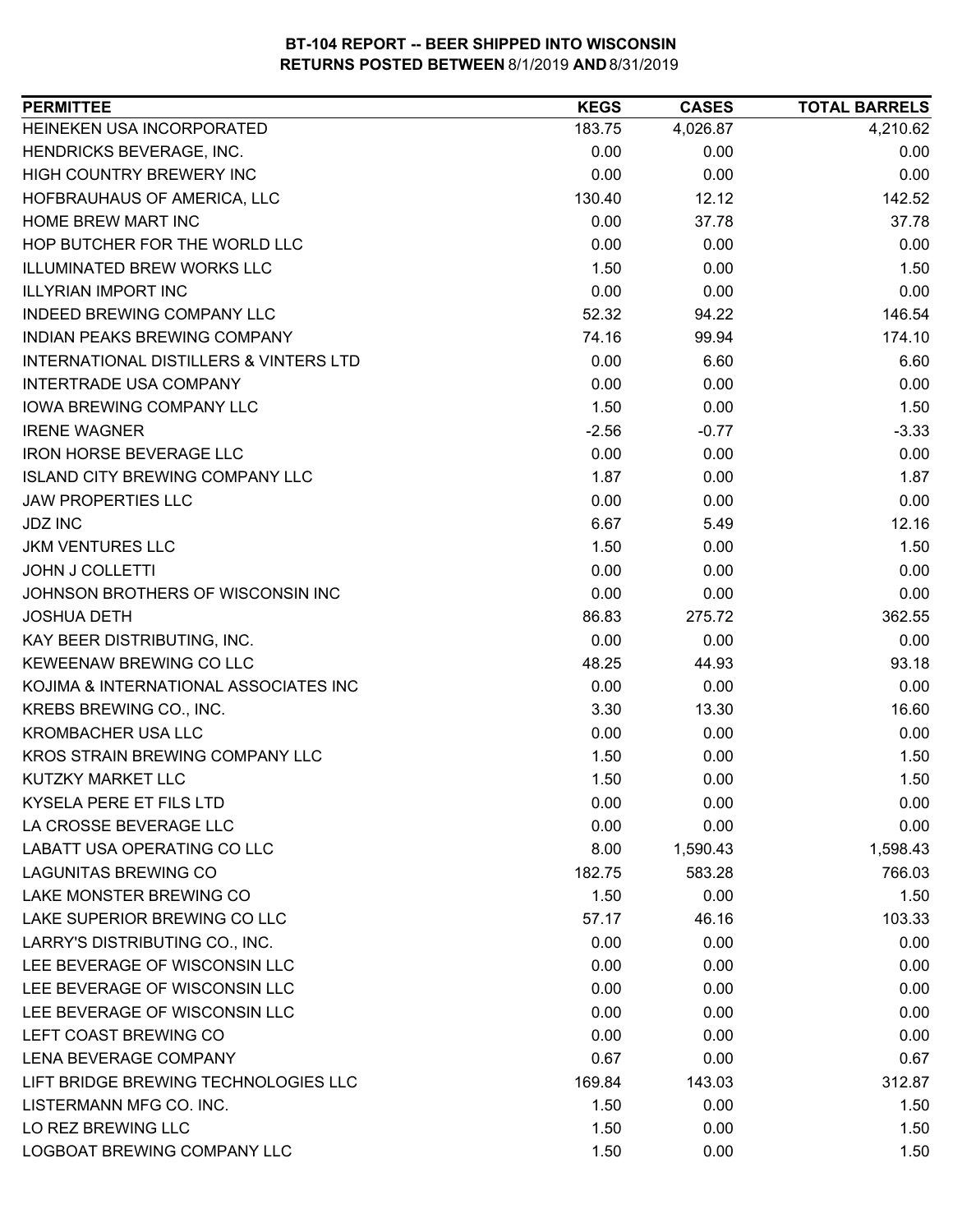| <b>PERMITTEE</b>                     | <b>KEGS</b> | <b>CASES</b> | <b>TOTAL BARRELS</b> |
|--------------------------------------|-------------|--------------|----------------------|
| LONGSTOCK III LLC                    | 0.00        | 28.14        | 28.14                |
| LOUIS GLUNZ BEER INC                 | 0.00        | 7.98         | 7.98                 |
| <b>LUCID BREWING LLC</b>             | 1.50        | 0.00         | 1.50                 |
| LUCKY STRIKE CORPORATION             | 1.50        | 0.00         | 1.50                 |
| <b>LUPULIN BREWING LLC</b>           | 0.00        | 1.98         | 1.98                 |
| MAD ANTHONY BREWING COMPANY INC      | 1.50        | 0.00         | 1.50                 |
| MAINE BEER COMPANY, LLC              | 0.00        | 0.00         | 0.00                 |
| <b>MANKATO BREWERY LLC</b>           | 0.00        | 0.00         | 0.00                 |
| <b>MARK ANTHONY BRANDS INC</b>       | 0.00        | 10,711.84    | 10,711.84            |
| MASSACHUSETTS BEVERAGE ALLIANCE LLC  | 0.00        | 0.00         | 0.00                 |
| MERCENARY BREWERY & DISTILLERY LLC   | 0.00        | 0.00         | 0.00                 |
| MERCHANT DU VIN CORPORATION          | 8.52        | 61.12        | 69.64                |
| METROPOLITAN BREWING LLC             | 0.00        | 0.00         | 0.00                 |
| <b>MHW LTD</b>                       | 31.50       | 6.91         | 38.41                |
| MIA BREWERY CO. INC.                 | 0.67        | 5.08         | 5.75                 |
| MICHAEL G ANSAY                      | 0.00        | 0.00         | 0.00                 |
| MICHAUD DISTRIBUTING INC             | 0.00        | 0.00         | 0.00                 |
| MICHIGAN CITY BREWING COMPANY INC    | 1.50        | 0.00         | 1.50                 |
| MIGHTY SWELL COCKTAIL COMPANY LLC    | 0.00        | 0.00         | 0.00                 |
| MIKERPHONE BREWING LLC               | 0.00        | 0.00         | 0.00                 |
| MILLERCOORS LLC                      | 304.75      | 8,349.01     | 8,653.76             |
| MISSOURI BEER COMPANY LLC            | 1.50        | 0.00         | 1.50                 |
| MONKLESS BREWING LLC                 | 0.00        | 0.00         | 0.00                 |
| MOR-DALL ENTERPRISES INC.            | 0.00        | 0.00         | 0.00                 |
| MOTHER LODE BREWING LLC              | 0.00        | 0.00         | 0.00                 |
| MOUNTAINEER HOLDINGS LLC             | 0.00        | 0.00         | 0.00                 |
| MUTUAL WHOLESALE LIQUOR INC          | 0.00        | 0.00         | 0.00                 |
| NATIVE SON BREWERY LLC               | 1.50        | 0.00         | 1.50                 |
| <b>NDC SYSTEMS LP</b>                | 83.19       | 0.00         | 83.19                |
| NEBRASKA BREWING CO INC              | 0.00        | 0.00         | 0.00                 |
| NEW BELGIUM BREWING COMPANY INC      | 208.67      | 1,038.45     | 1,247.12             |
| NEW HOLLAND BREWING CO LLC           | 0.00        | 0.00         | 0.00                 |
| NEW OBERPFALZ BREWING LLC            | 1.50        | 0.00         | 1.50                 |
| NEW YORK MUTUAL TRADING CO INC       | 0.00        | 0.00         | 0.00                 |
| NOELKE DISTRIBUTORS, INC.            | 0.00        | 0.00         | 0.00                 |
| NORTH COAST BREWING CO INC           | 9.83        | 39.74        | 49.57                |
| NORTH COAST BREWING CO INC           | 0.00        | $-20.90$     | $-20.90$             |
| NORTHERN UNITED BREWING COMPANY, LLC | 0.00        | 0.00         | 0.00                 |
| NOUVEAU VENTURES LLC                 | 0.00        | 0.00         | 0.00                 |
| ODELL BREWING COMPANY                | 38.00       | 118.88       | 156.88               |
| OFF-KILTER BREWING INC               | 0.25        | 0.00         | 0.25                 |
| OLD NATION BREWING COMPANY LLC       | 1.50        | 0.00         | 1.50                 |
| OLDE PENINSULA ENTERPRISES LTD       | 1.50        | 0.00         | 1.50                 |
| ONE TRICK PONY INC                   | 1.50        | 0.00         | 1.50                 |
| ONION PUB & BREWERY INC              | 0.00        | 0.00         | 0.00                 |
|                                      |             |              |                      |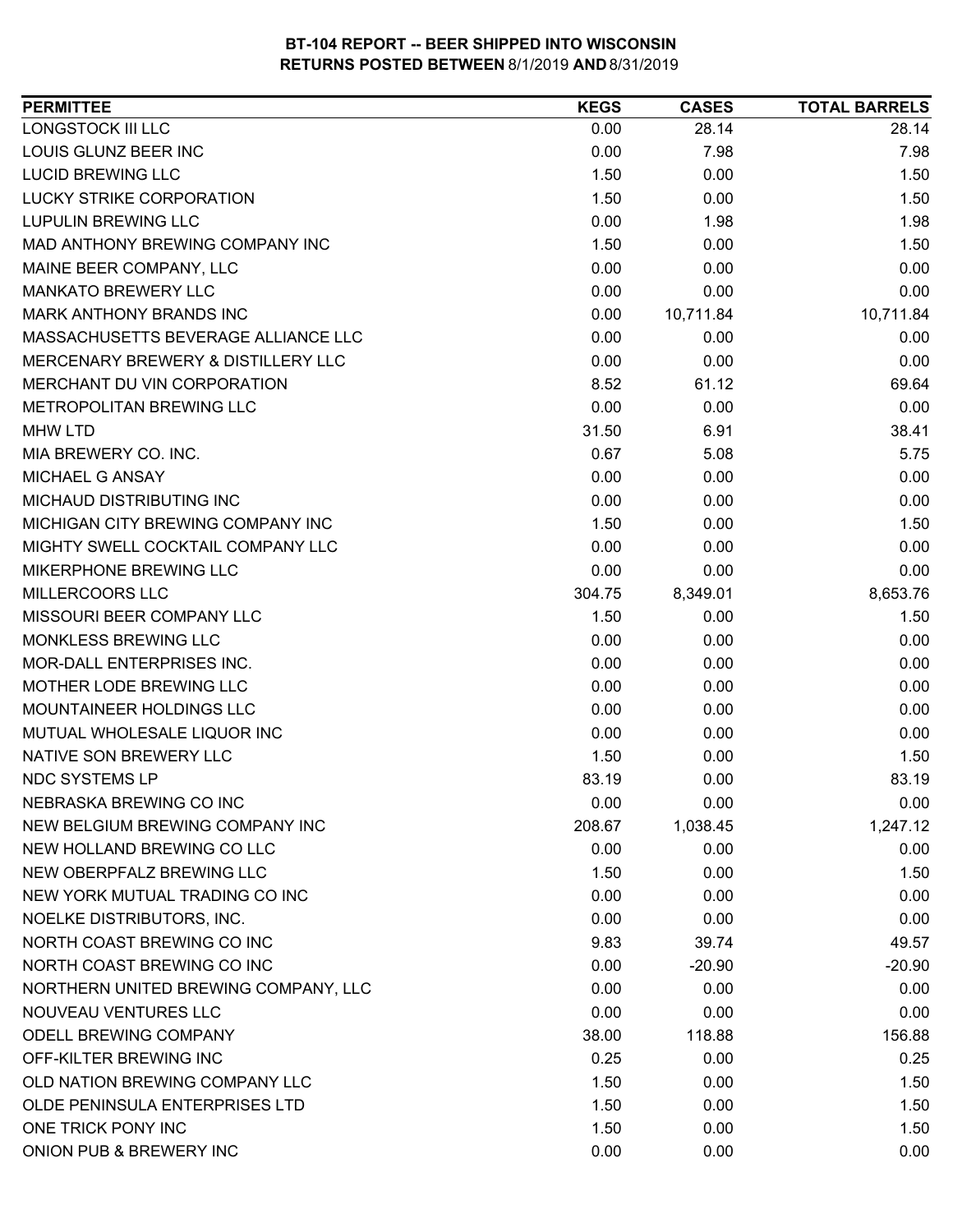| <b>PERMITTEE</b>                     | <b>KEGS</b> | <b>CASES</b> | <b>TOTAL BARRELS</b> |
|--------------------------------------|-------------|--------------|----------------------|
| OREGON BREWING COMPANY INC           | 0.00        | 14.52        | 14.52                |
| OSKAR BLUES BREWERY LLC              | 51.00       | 301.22       | 352.22               |
| OTT SCHWEITZER DISTRIBUTORSHIP, INC. | 0.00        | 0.00         | 0.00                 |
| PABST BREWING COMPANY LLC            | 61.51       | 720.21       | 781.72               |
| PALS BREWING COMPANY, LLC            | 0.00        | 0.00         | 0.00                 |
| PAMPA BEVERAGES LLC                  | 0.00        | 0.00         | 0.00                 |
| <b>PANIC BREWING LLC</b>             | 1.50        | 0.00         | 1.50                 |
| PARADOX BEER COMPANY INC             | 0.00        | 0.00         | 0.00                 |
| PARK RIDGE DISTRIBUTING, INC.        | 0.00        | 0.00         | 0.00                 |
| PATERNO IMPORTS LTD                  | 0.00        | 0.00         | 0.00                 |
| PAULANER USA LLC                     | 612.46      | 903.37       | 1,515.83             |
| PECATONICA TAP HOUSE COMPANY         | 0.00        | 0.00         | 0.00                 |
| PEHLER DISTRIBUTING, INC.            | 0.00        | 0.00         | 0.00                 |
| PENROSE BREWING COMPANY LLC          | 1.50        | 0.00         | 1.50                 |
| PERENNIAL PARTNERS LLC               | 7.00        | 16.45        | 23.45                |
| PHIL KNUTSEN                         | 0.00        | 0.00         | 0.00                 |
| PHILLIPS WINE COMPANY                | 0.00        | 0.00         | 0.00                 |
| PIG MINDS BREWING CO INC             | 1.50        | 0.00         | 1.50                 |
| PIPEWORKS PRODUCTION LLC             | 18.22       | 78.24        | 96.46                |
| PRAIRIE STREET BREWING COMPANY       | 1.50        | 0.00         | 1.50                 |
| PRO-LIQUITECH LLC                    | 0.00        | 0.00         | 0.00                 |
| PULPIT ROCK BREWING COMPANY          | 1.50        | 0.00         | 1.50                 |
| RATAS WHOLESALE LIQUOR COMPANY       | 0.00        | 0.00         | 0.00                 |
| <b>RAVEN BRANDS INC</b>              | 0.00        | 0.00         | 0.00                 |
| <b>REEDS INC</b>                     | 0.00        | 0.00         | 0.00                 |
| RENEGADE BREWING COMPANY LLC         | 0.00        | 0.00         | 0.00                 |
| RESCO 8 LLC                          | 1.50        | 0.00         | 1.50                 |
| <b>RICHARD D KATECHIS</b>            | 0.00        | 0.00         | 0.00                 |
| RIGHT BRAIN BEVERAGES LLC            | 1.50        | 0.00         | 1.50                 |
| RIO BRAVO BREWING COMPANY            | 0.00        | 0.00         | 0.00                 |
| S. & S. DISTRIBUTING, INC.           | 0.00        | 0.00         | 0.00                 |
| S. & S. DISTRIBUTING, INC.           | 0.00        | 0.00         | 0.00                 |
| SAPPORO USA INC                      | 0.00        | 0.00         | 0.00                 |
| SARATOGA LIQUOR CO., INC.            | 0.00        | 0.00         | 0.00                 |
| SAUGATUCK BREWING COMPANY INC        | 0.00        | 14.52        | 14.52                |
| <b>SHANE WELCH</b>                   | 3.33        | 34.95        | 38.28                |
| SHELTON BROTHERS INC                 | 1.37        | 6.24         | 7.61                 |
| <b>SHORTS BREWING COMPANY</b>        | 13.00       | 21.19        | 34.19                |
| SIERRA NEVADA BREWING COMPANY        | 153.21      | 794.86       | 948.07               |
| SINGHA NORTH AMERICA INC             | 0.00        | 0.00         | 0.00                 |
| SOLEMN OATH BREWERY LLC              | 6.67        | 13.06        | 19.73                |
| SOUNDGROWLER BREWING CO              | 1.50        | 0.00         | 1.50                 |
| SOUTHERN GRIST BREWING COMPANY       | 3.33        | 0.77         | 4.10                 |
| SOUTHERN TIER BREWING COMPANY LLC    | 47.35       | 115.56       | 162.91               |
| SP3 LLC                              | 0.00        | 0.00         | 0.00                 |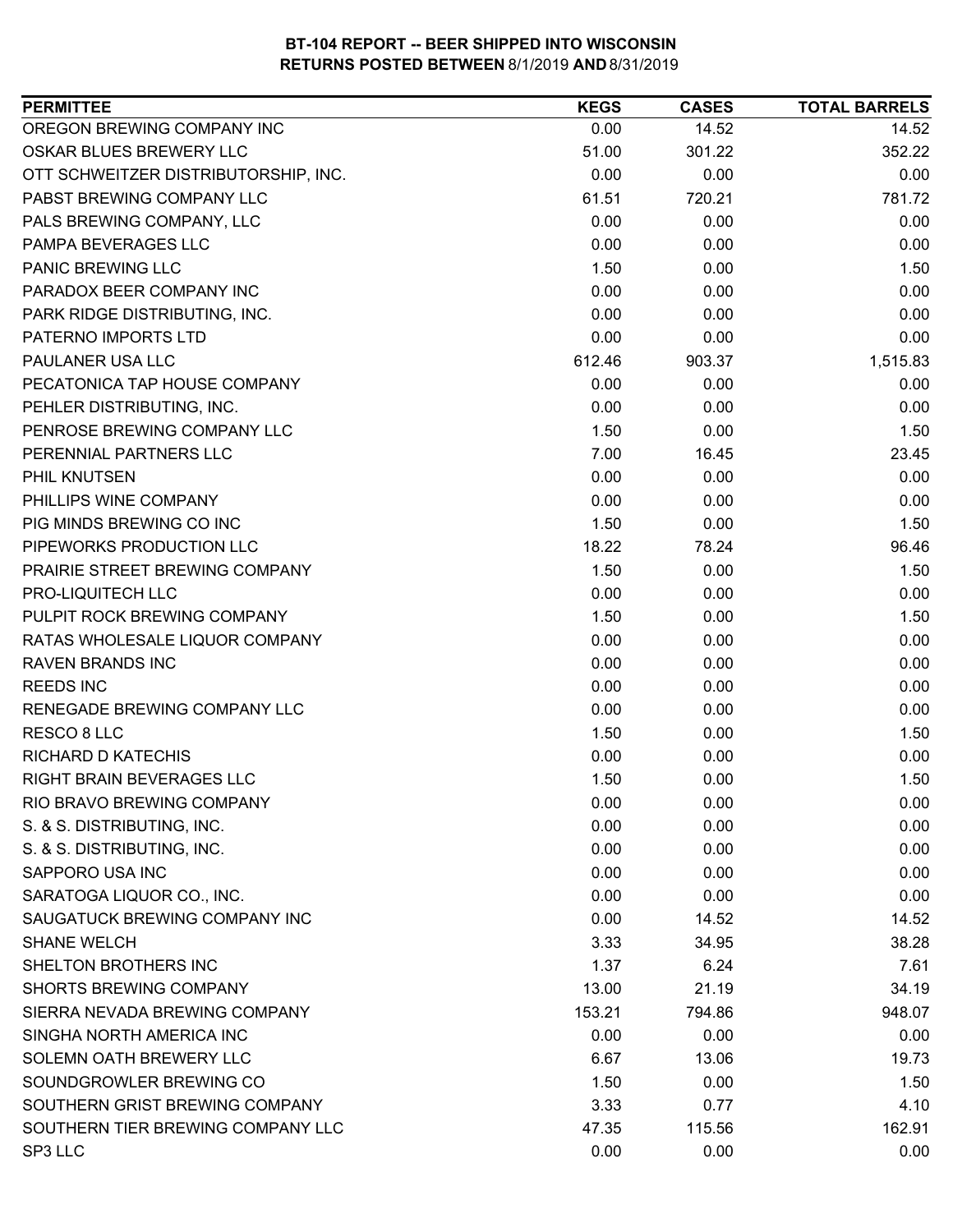| <b>PERMITTEE</b>                        | <b>KEGS</b> | <b>CASES</b> | <b>TOTAL BARRELS</b> |
|-----------------------------------------|-------------|--------------|----------------------|
| <b>SRB OPERATIONS LLC</b>               | 0.00        | 0.00         | 0.00                 |
| ST KILLIAN IMPORTING CO INC             | 81.98       | 249.82       | 331.80               |
| STANLEY STAWSKI DIST CO INC             | 0.00        | 73.72        | 73.72                |
| STEEL TOE BREWING INC                   | 1.50        | 0.00         | 1.50                 |
| <b>STEVE CRIDER</b>                     | 0.00        | 0.00         | 0.00                 |
| STONE BREWING CO LLC                    | 81.34       | 229.41       | 310.75               |
| SUGAR CREEK ACQUISITION LLC             | 0.00        | 0.00         | 0.00                 |
| SUMMIT BREWING COMPANY                  | 271.68      | 314.52       | 586.20               |
| <b>SUN KING BREWING CO LLC</b>          | 0.00        | 0.00         | 0.00                 |
| <b>SUPERIOR BEVERAGES LLC</b>           | 0.00        | 0.00         | 0.00                 |
| SURLY BREWING COMPANY                   | 198.00      | 426.05       | 624.05               |
| SURVILLE ENTERPRISES CORP               | 0.00        | 0.00         | 0.00                 |
| SYLWESTER KOLAKOWSKI                    | 0.00        | 0.00         | 0.00                 |
| TABLEBLUFF BREWING CO INC               | 0.00        | 0.00         | 0.00                 |
| <b>TAXMAN BREWING COMPANY LLC</b>       | 1.50        | 0.00         | 1.50                 |
| TEMPERANCE BEER COMPANY LLC             | 1.50        | 0.00         | 1.50                 |
| TERRAPIN BEER COMPANY LLC               | 129.00      | 252.23       | 381.23               |
| THE BROOKLYN BREWERY CORPORATION        | 0.00        | 0.00         | 0.00                 |
| THE BRUERY LLC                          | 0.00        | 0.00         | 0.00                 |
| THE CHURCH STREET BREWING COMPANY LLC   | 0.00        | 0.00         | 0.00                 |
| THE GAMBRINUS COMPANY                   | 78.00       | 188.04       | 266.04               |
| THE GREAT LAKES BREWING CO              | 116.18      | 207.27       | 323.45               |
| THE LIVERY INC                          | 1.50        | 0.00         | 1.50                 |
| THE R.S. LIPMAN COMPANY                 | 0.00        | 0.00         | 0.00                 |
| THE SAINT LOUIS BREWERY LLC             | 1.50        | 0.00         | 1.50                 |
| THE SHERRING BREWING COMPANY LLC        | 1.50        | 0.00         | 1.50                 |
| THE TRI CITY BREWING COMPANY            | 3.00        | 2.61         | 5.61                 |
| THE TWILIGHT LOUNGE INC                 | 1.50        | 0.00         | 1.50                 |
| <b>THOMAS A DORAIRAJ</b>                | 0.00        | 0.00         | 0.00                 |
| THREE FLOYDS BREWING LLC                | 305.81      | 508.92       | 814.73               |
| <b>TIGER ENTERPRISES INC</b>            | 1.50        | 0.00         | 1.50                 |
| TIGHTHEAD BREWING COMPANY               | 0.00        | 0.00         | 0.00                 |
| <b>TOPPLING GOLIATH INC</b>             | 124.67      | 301.92       | 426.59               |
| <b>TORI-VERDI GROUP LLC</b>             | 0.00        | 0.00         | 0.00                 |
| TRIANGLE DISTRIBUTING COMPANY, INC.     | 0.00        | 0.00         | 0.00                 |
| TROIKA BREWING COMPANY LLC              | 0.00        | 0.00         | 0.00                 |
| <b>TRUCKEE CRAFT BREWING</b>            | 5.50        | 8.35         | 13.85                |
| TWO BEERS BREWING CO LLC                | 0.00        | 0.00         | 0.00                 |
| TWO BROTHERS BREWING COMPANY            | 1.50        | 94.64        | 96.14                |
| UINTA BREWING COMPANY                   | 0.00        | 0.00         | 0.00                 |
| <b>UMLAUT BREWING LLC</b>               | 1.50        | 0.00         | 1.50                 |
| UNITED STATES BEVERAGE LLC              | 0.00        | 31.35        | 31.35                |
| UNITED STATES DISTILLED PRODUCTS CO.    | 0.00        | 134.93       | 134.93               |
| UNITY VIBRATION LIVING KOMBUCHA TEA LLC | 0.00        | 7.97         | 7.97                 |
| UPLAND BREWING COMPANY INC              | 14.17       | 24.92        | 39.09                |